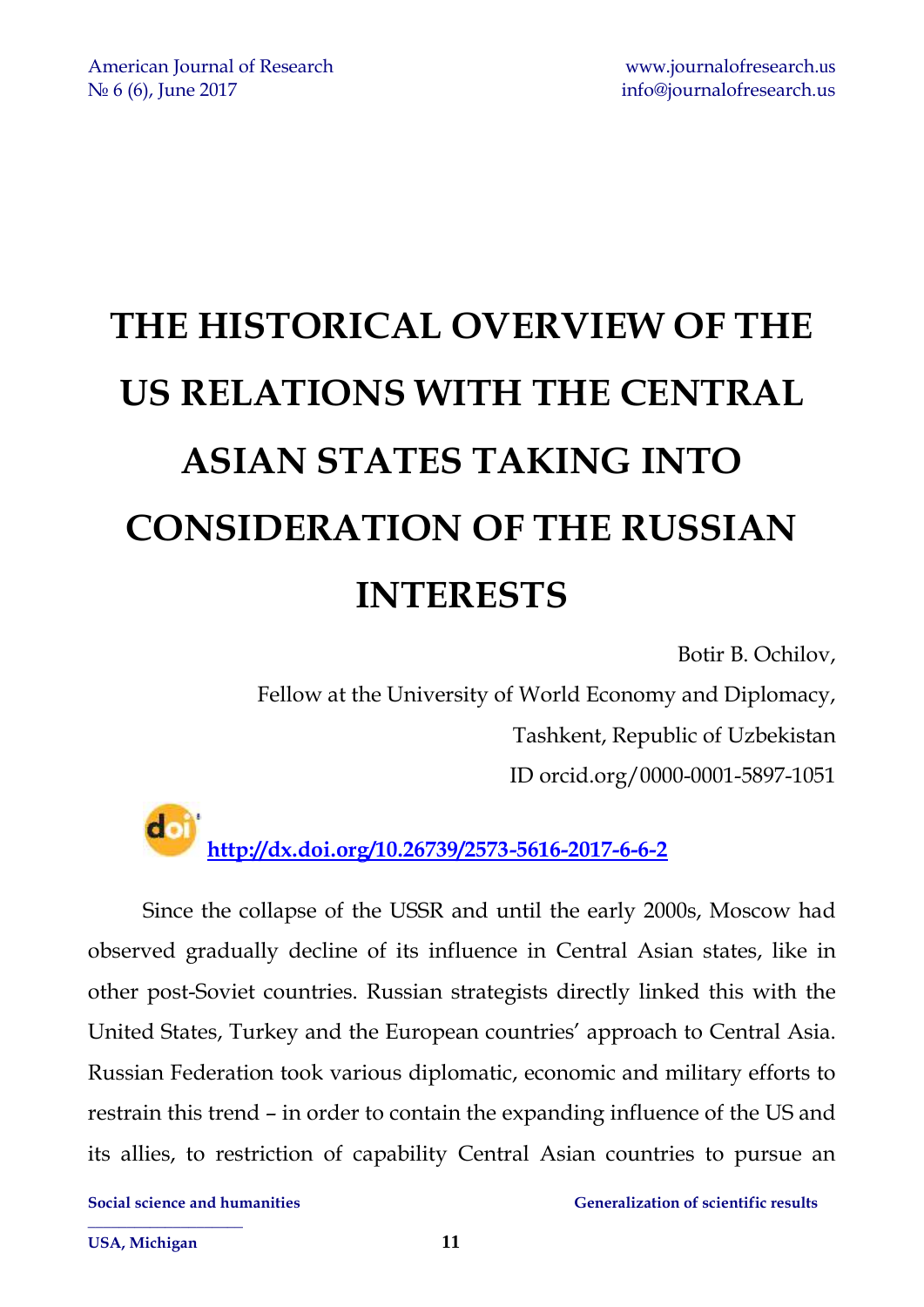independent foreign policy. In fact, Russia's both political and economic reintegration initiatives and projects were aimed to create a situation in which the United States and its allies would have to deal with Moscow first and then with the rest of the CIS countries, including Central Asia.

**Key words:** Central Asia, the USA, Russia, NATO, national interests

Many political analysts believe that Central Asia is a strategic important region for the USA because of its geographical border and proximity with the People's Republic of China, Russia, Iran, Afghanistan, two major Asian powers - India and Pakistan<sup>1</sup>. Frederick Starr pointed out one of his interview that, "the absolute importance of Central Asia is that the region as the only one on the earth surrounded by nuclear powers, such as India, China, Russia, Pakistan, potentially Iran and also one of the NATO alliance Turkey. The region where such a similar convergence of economic and geopolitical powers that maintains its special significance" 2 .

It is important to understand how the US geopolitical interests and engagement towards the region were perceived by Moscow and how Washington viewed Russia's interests and activities in Central Asia.

Stephen Blank, referring to the 1998 National Security Strategy of US, indicated that "the professed interest of the U.S. Government is to integrate the key areas of the CIS fully into Western economic and military-political structures. That integration entails these governments' growing democratization and development of open market economies. However, these objectives also call on us to break any Russian hope of monopolizing

<sup>1</sup> Братерский М. Политика США в Центральной Азии и интересы России // Центральная Азия и Кавказ, 2007, № 4(52).

<sup>2</sup> Старр Ф. Центральная Азия. Девять вопросов одному эксперту / WashingtonProfile от 5 февраля 2009.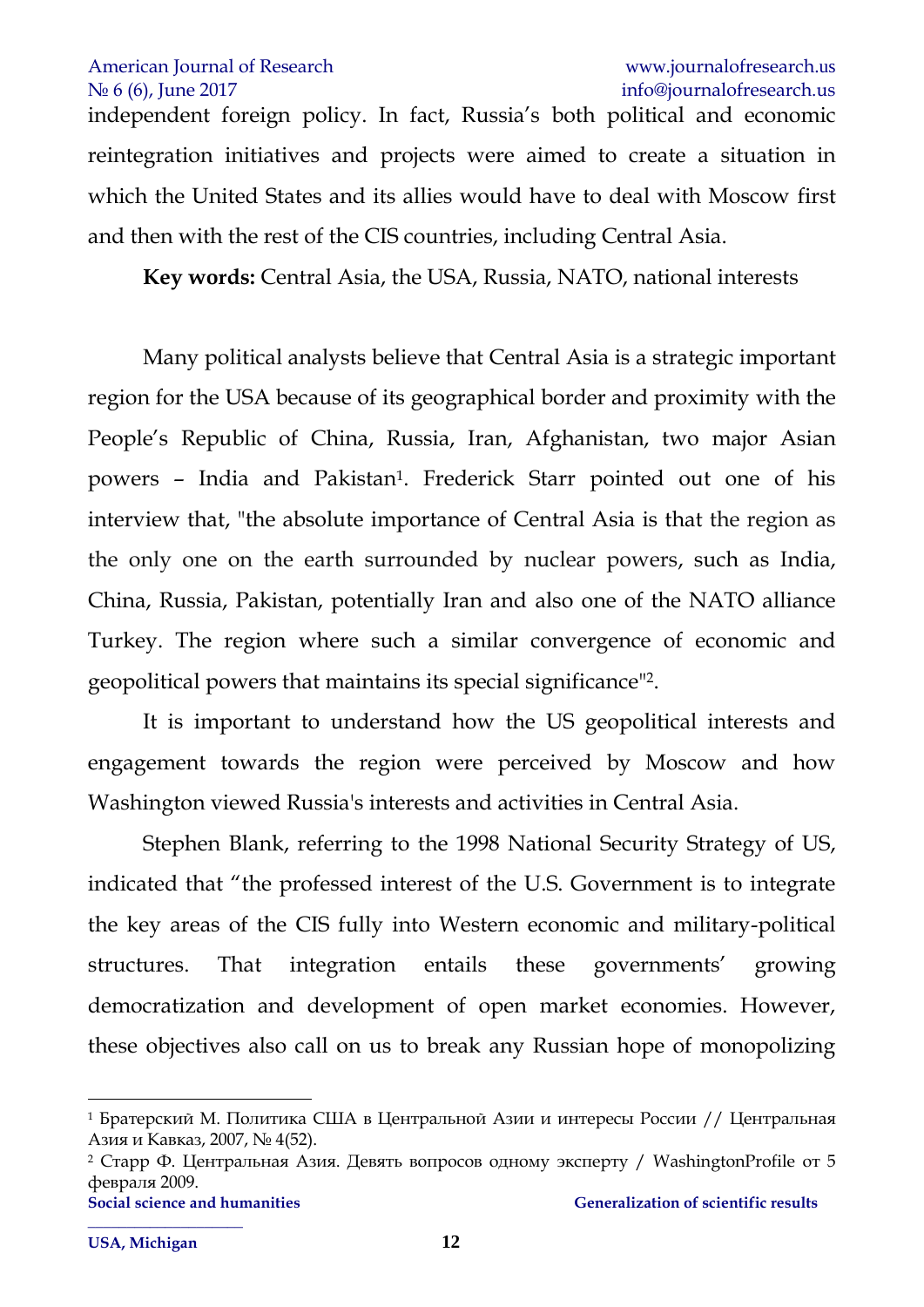the economic-political-military life of these states. Such a Russian domination necessarily would diminish regional security by attempting to create, in the face of determined local opposition, an exclusive Russian sphere of influence, perhaps even a restored union, albeit not a Soviet reunion"<sup>3</sup> . This tough tension seems to be the result of Moscow's opposition to the US and its allies' attempts to open Caspian energy resources to world markets by passing Russian territory, and pull Central Asian states, the Caucasus and Eastern Europe into NATO's orbit.

In 2009, Stephen Blank spoke at the Subcommittee on Central Asia, Senate Foreign relations Committee and stated, "The US seeks to preclude the rebirth of any Eurasian empire and thus guarantee that Central Asian states retain their full sovereignty to choose their own path in world affairs without being subordinated to any one state"<sup>4</sup> .

Some change in rhetoric (the reference to "any Eurasian empire") is explained by fact that besides Russia, in the Eurasian arena emerged another power, China. At this stage, the growth of China's influence in the region was perceived by the United States as another instrument of weakening Russia's monopolistic positions in Central Asia. However, for the US, throughout the early 2000s Russia was main power, which tends to hold dominant (and even monopolistic) positions in Central Asia and Eurasia. In Russian Federation, there were very different estimates of growing Western presence in Central Asia throughout the 1990's and 2000's. These assessments ranged from alarmist, sometimes even chauvinistic (calling on all forces and means to

**Social science and humanities Generalization of scientific results** <sup>3</sup> B.Stephen. U.S. Military Engagement with Transcaucasia and Central Asia // Strategic Studies Institute, U.S. Army War College, June 2000. <http://www.strategicstudiesinstitute.army.mil/pdffiles/PUB113.pdf> <sup>4</sup> Problems in Central Asian Security. Testimony of Dr. Stephen Blank to the Subcommittee on Central Asia, Senate Foreign Relations Committee. December 15, 2009. <http://www.foreign.senate.gov/imo/media/doc/BlankTestimony091215a1.pdf>

1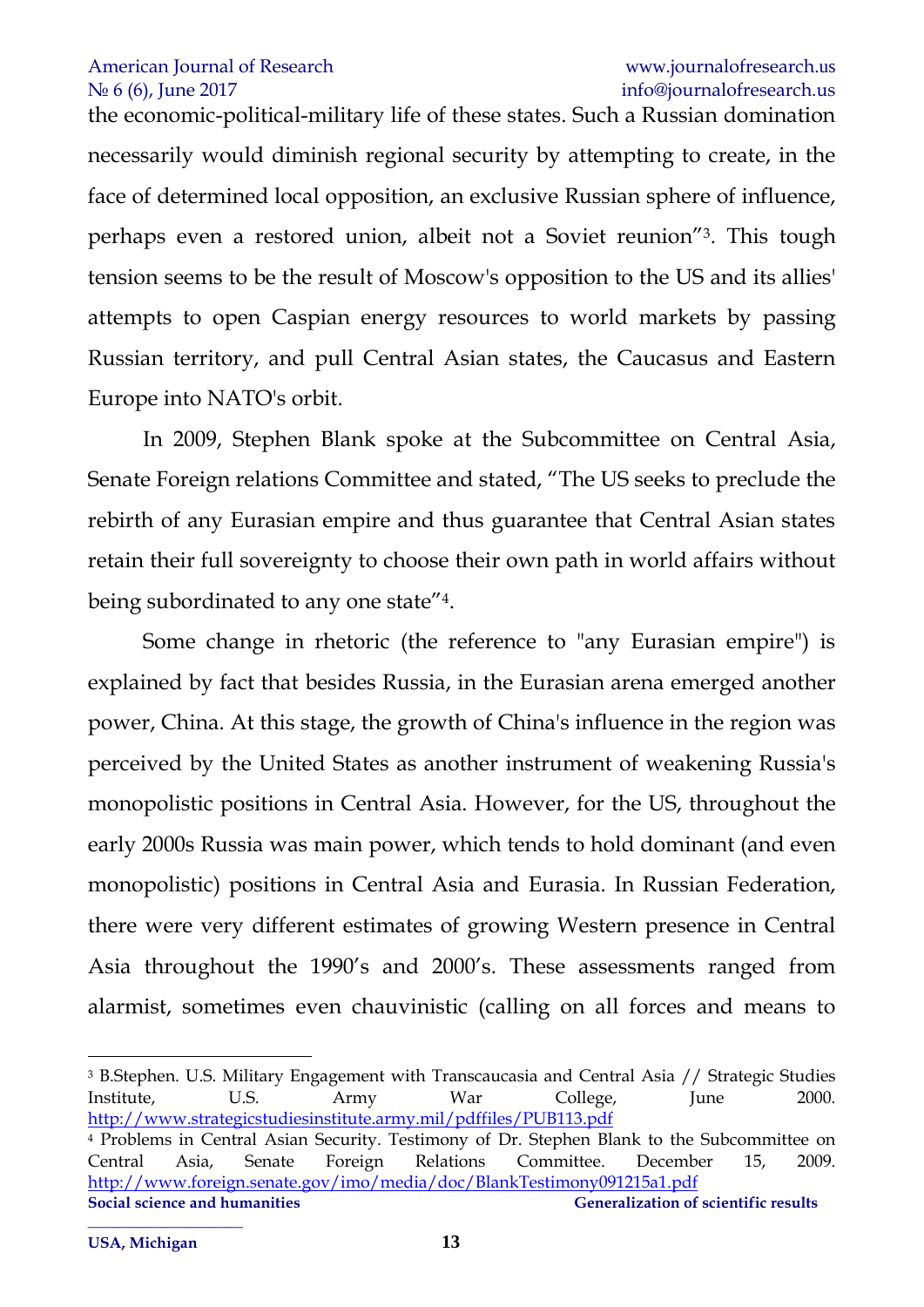impede the advancement of the United States in the region), to individual attempts to justify the need for closer interaction with the US and the EU in the transformation of Central Asia and countering the threats emanating from the region.

The actions of the Russian Federation after the collapse of the USSR (the signing of the Belovezh agreements without the participation of the Central Asian countries, the beginning of radical economic reforms without any coordination with Central Asian states <sup>5</sup> , the orientation of Russian foreign policy exclusively to the West, etc.) demonstrated that Russian leaders of that time regarded Central Asia as not perspective region. The political and economic direction of Russian Federation back then was often accompanied by scornful and even racist rhetoric about Central Asian civilization as fundamentally unviable of economic and political transformation as Western models. Russian foreign policy fully ignored Central Asian countries<sup>6</sup>. Albeit the limited possibilities of influencing the situation, the approach and methods of the new leadership of Moscow conditioned by the historical legacy of hegemonic role in Central Asia.

It is worth noting that not all representatives of the Russian political leaders and experts shared similar views. For instance, Eugene Primakov indicated: "Geopolitical shifts after the collapse of the Soviet Union, Russia became less and less an actor in world affairs ... The West was clearly satisfied with the plight of Russia. Moreover, the socio-economic degradation of our state almost discredits the entire foreign policy of state in the first half

1

<sup>5</sup> In particular, there was a unilateral decision by Russia to abolish the operation of Soviet rubles on its territory and introduce a new national currency, the Russian ruble. After this decision, a huge ruble mass poured into those CIS countries that still used the Soviet currency, which led to the unwinding of already high inflation.

Social science and humanities Generalization of scientific results <sup>6</sup> Лунев С.И. Независимые республики Центральной Азии и Россия. – Москва, Институт востоковедения РАН, 2001. [http://www.humanities.edu.ru/db/msg/28060.](http://www.humanities.edu.ru/db/msg/28060)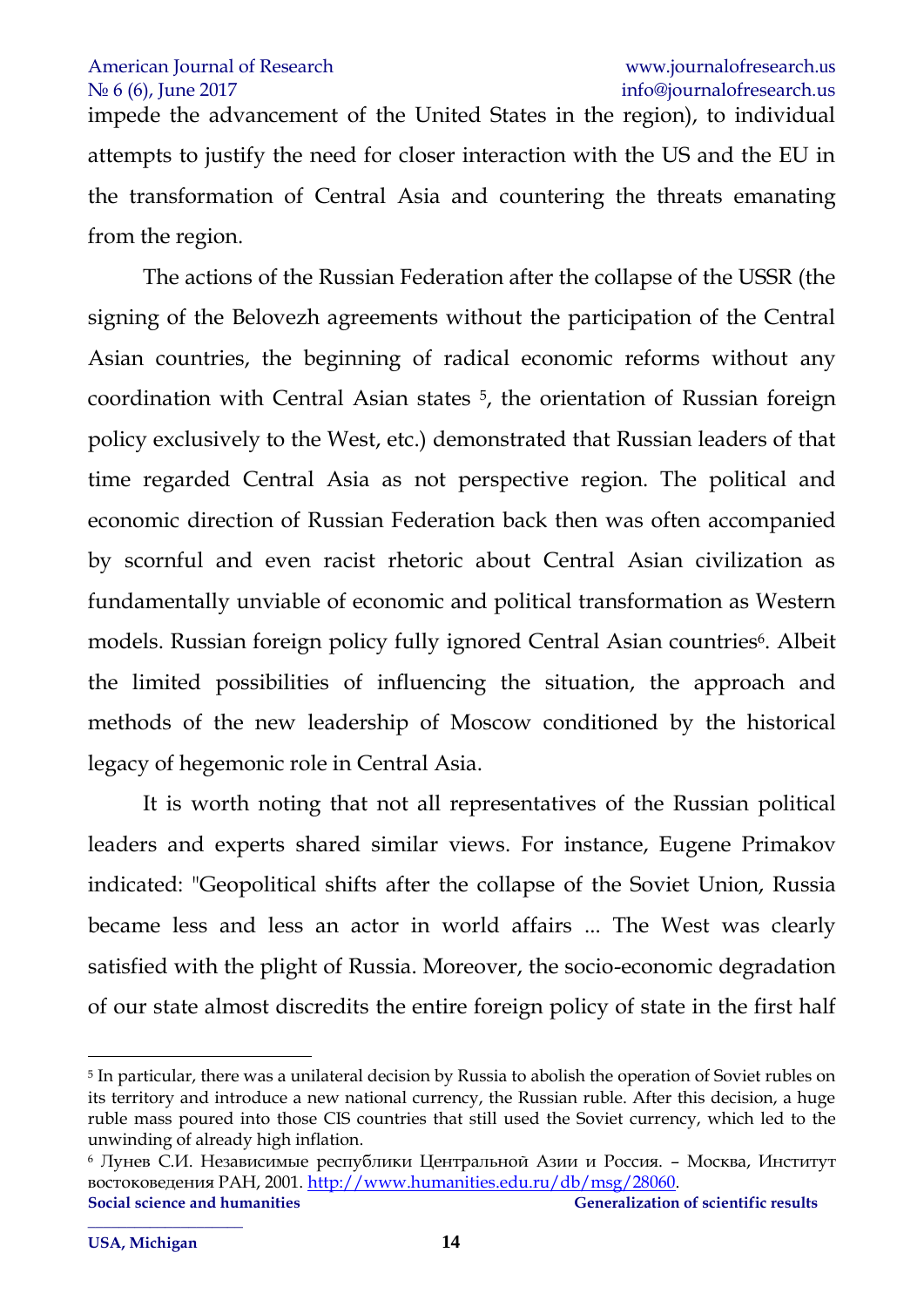## American Journal of Research **WAMER** www.[journalofresearch](http://www.journalofresearch.us/).us

## N<sup>o</sup> 6 (6), June 2017 info@journalofresearch.us

of the 1990s, entering the "civilized world" goal was complete disregard for the Russian national interests" 7 .

Moscow's attempts to control the region or compel to Central Asian states fulfill their requests resulted in growth of nationalist sentiments in the region. The governments of the Central Asian states tried to distance themselves from Russia and, quite commonly in that situation, perceived Moscow's approach as relapses of imperial policy. Russia constantly sought to prevent Western influence on the CIS, however, could not replace the West, not only from economic point, but also in terms of guarantees for the internal political security of elite in the CIS countries<sup>8</sup>. Such tensions in relations between Russia and Central Asian states led to advantage of interests of the West, especially from the second half of the 1990s', when the United States began active engagement with Central Asian countries in order to develop the oil and gas potential of the region.

At the same time, Central Asia states had always viewed that Russia's role as an important partner in resolving many issues in the CIS. Therefore, in 1993-1994 Russia began to search new formats and mechanisms of relations with the Central Asia states. In particular, in order to restore economic relations concluded multilateral and bilateral agreements, and sought ways to interact on other issues.

One of the examples demonstrating the common interests of Russia and the United States in the sphere of ensuring stability and sustainable development of the Central Asian states may be the research of the Russian expert Bratersky. Considering the differences and similarities in the

1

<sup>7</sup> Примаков Е. Мир без России? К чему ведет политическая близорукость. – М.: ИИК «Российская газета», 2009. – С.8-9.

**Social science and humanities Social scientific results** Generalization of scientific results <sup>8</sup> Центральная Азия: геоэкономика, геополитика, безопасность. / Редколл.: Р.М.Алимов, Ш.Р.Арифханов и др. – Ташкент: «Шарк», 2002. сс. 101-102.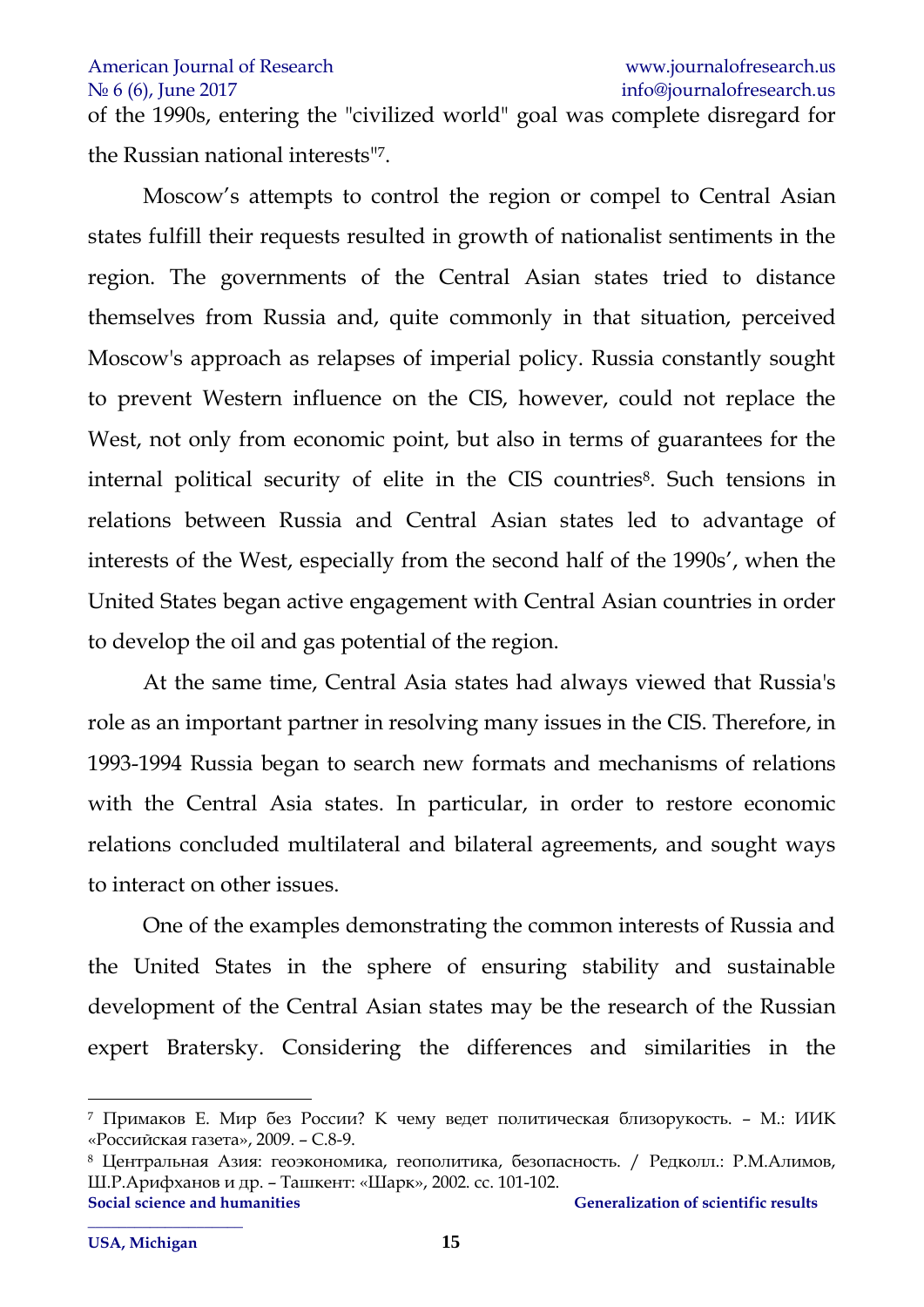approaches of the Russia and the US to the issue of the democratization of regimes in Central Asia, he came to the conclusion that "... from Washington's point of view, strengthening the influence of Moscow and Beijing in the region leads to the reproduction of an undemocratic socio-political model, which is precisely a root cause of problems in Central Asia. Russia and the China believe that the American model of democracy is unique and cannot be directly applied to other cultures" 9 . Batersky also argued that in many regional problems the national political interests of the United States and Russia are intertwined in one way to another, so that Russian foreign policy should develop an optimal line, however, taking into account the interests and motives of other parties.

At the same time, Russia did not counteract all initiatives and actions of the West in Central Asia. For instance, Russia supported the efforts of the United States and NATO in the field of nuclear arms control, supported the anti-terrorist operation after the events of September 11, 2001, including the deployment of the US and NATO military bases to support operations of the international coalition troops in Afghanistan. Nevertheless, the competition between Moscow and Washington for influence in the region since the mid-1990s remained important, and after 2005 acquired great significance 10 .

The framework of political and diplomatic relations with Central Asian states evolved as American experts and political circles has increased awareness about the region and its significance for Washington's global interests. At the same time, it should be noted that the United States has never considered Central Asia as an object of its special economic interests,

<sup>9</sup> Братерский М. Политика США в Центральной Азии и интересы России // Центральная Азия и Кавказ, 2007, № 4(52).

**Social science and humanities Generalization of scientific results** <sup>10</sup> Largely, there was a consequence of a series of "color revolutions" in a number of post-Soviet countries, which the US actively and openly supported.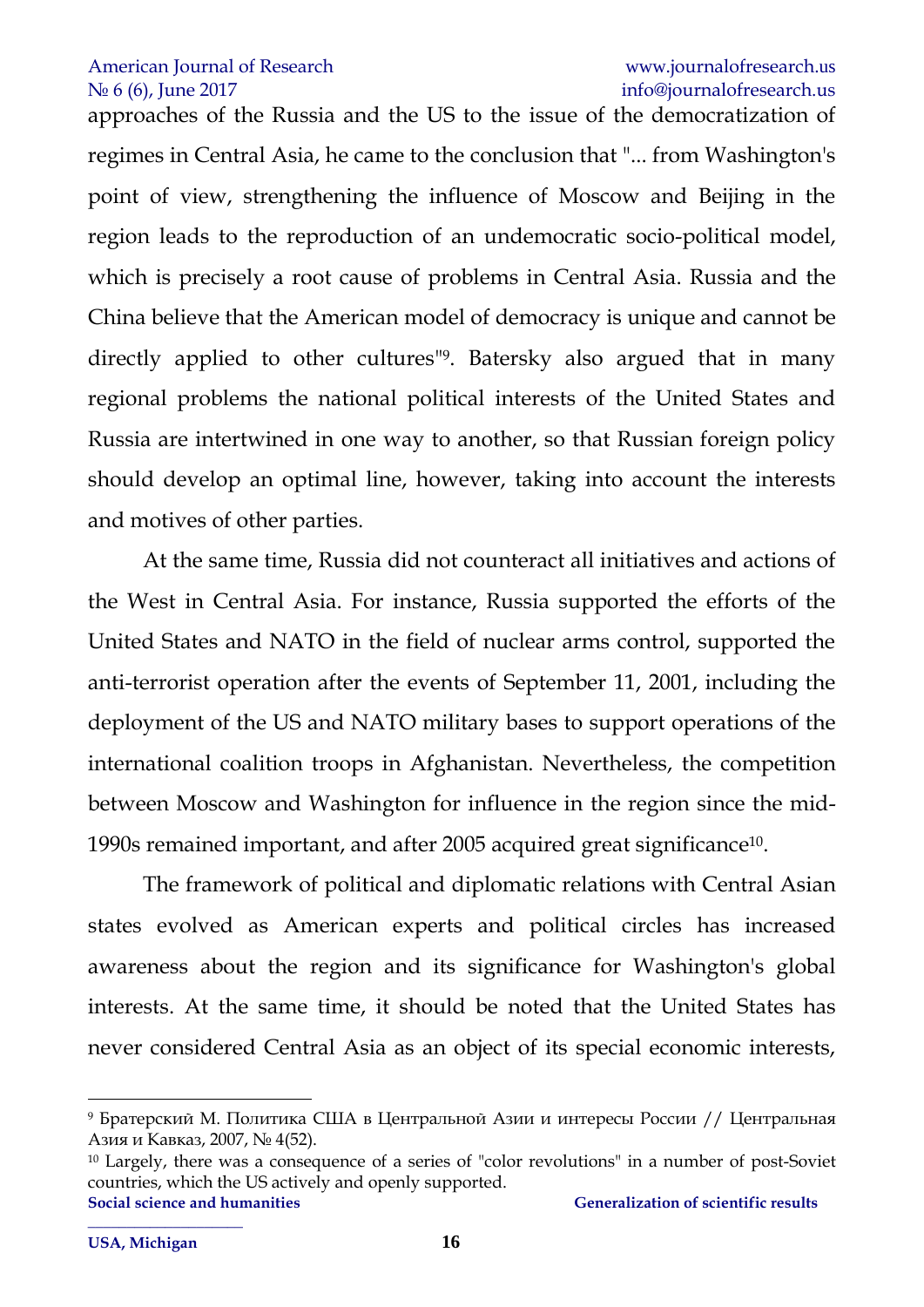even in the context of the use of energy resources of the Caspian basin<sup>11</sup>. In this regard, the political and diplomatic relations between America and Central Asian states were formed primarily in the sphere of security and stability in the region.

Before the tragic events of September 11, 2001, and at the beginning of the anti-terrorist operation in Afghanistan, Washington established a political-diplomatic cooperation with the Central Asian countries in the field of regional security and assistance in strengthening their independence and sovereignty.

On one hand, the intensive contacts and cooperation of Moscow with Central Asian states, as well as with other CIS countries, had to promote change in Russia, placing it in a situation where it would be surrounded by democratic (Western-style) states with free market economies, oriented to economic and political interaction with the West than with Russia. On the other hand, Moscow in this situation would have no choice to join the community of democratic countries as an ordinary member. This would increase in the number of democratic states with a free market economy in the post-Soviet area and in the world fit into the concept of preserving the global leadership of the United States as a country that defends the interests of the entire "free world".

In early years of independence, the United States established contacts primarily with the countries of the region bilaterally. More specifically, the Freedom Support Act was adopted in October 30, 1992, which provided for

**Social science and humanities and incrementally consider the Generalization of scientific results** 1 <sup>11</sup> The energy resources of the Caspian Sea were of primary importance for ensuring the energy security of Europe, as well as for shaping the prerequisites for strengthening the economic positions of the countries of the Caspian basin and the Central Asian region. The US was interested primarily in the issue of Caspian energy resources from the point of view of increasing American influence on allies and partners, as well as reducing Russia's monopoly influence in the Caspian Sea and Central Asia region.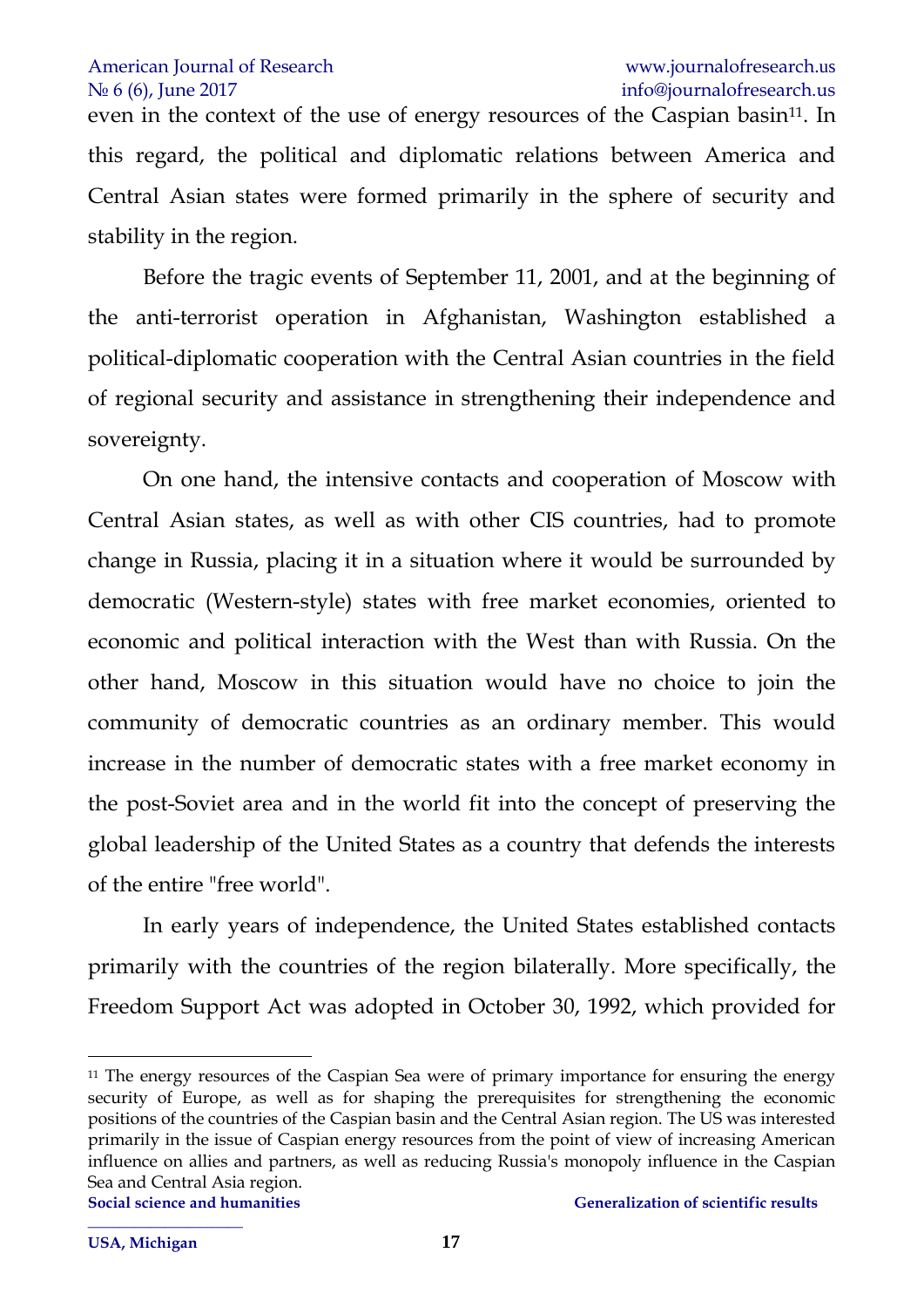the provision of the US government assistance to the newly independent states (including the countries of Central Asia), directly and through the IMF.

More recently, the US began to focus on institutional format to support Central Asian countries, the development of interaction among region and between Central Asia and the Western community, primarily with the EU. In this regard, Aldubasheva noted that the united States rely on on the formation of a new regional structure, which new nations would have the opportunity to make their own choice in the *Wilsonian* spirit. It was assumed that this choice would be pro-Western" 12 .

In this context, it should be regarded at least briefly a number of security projects and stimulate international cooperation in the region initiated and supported by the US. One of the first regional projects was the initiative on export control and non-proliferation of weapons of mass destruction (WMD), which allowed the US to solve complex issues where the primary task was to support the international legal framework to the efforts in reduction of the Soviet potential in WMD and to establish proper control over its remnants. However, the indirect effects were wider and, perhaps, much more important for the US strategically. They included:

 creation of legal barrier to the cooperation of Central Asian countries with Iran, which was under international sanctions in connection with suspicions of attempts to develop nuclear weapons and their delivery technologies;

 Establishment of a precedent for successful multilateral cooperation in the region led by the United States, which would demonstrate

**Social science and humanities Generalization of scientific results \_\_\_\_\_\_\_\_\_\_\_\_\_\_\_\_\_\_\_\_**  <sup>12</sup> Алдубашева Ж. Внешнеполитическая стратегия США в Центральной Азии // Казахский национальный университет имени аль-Фараби, Алматы, 2013.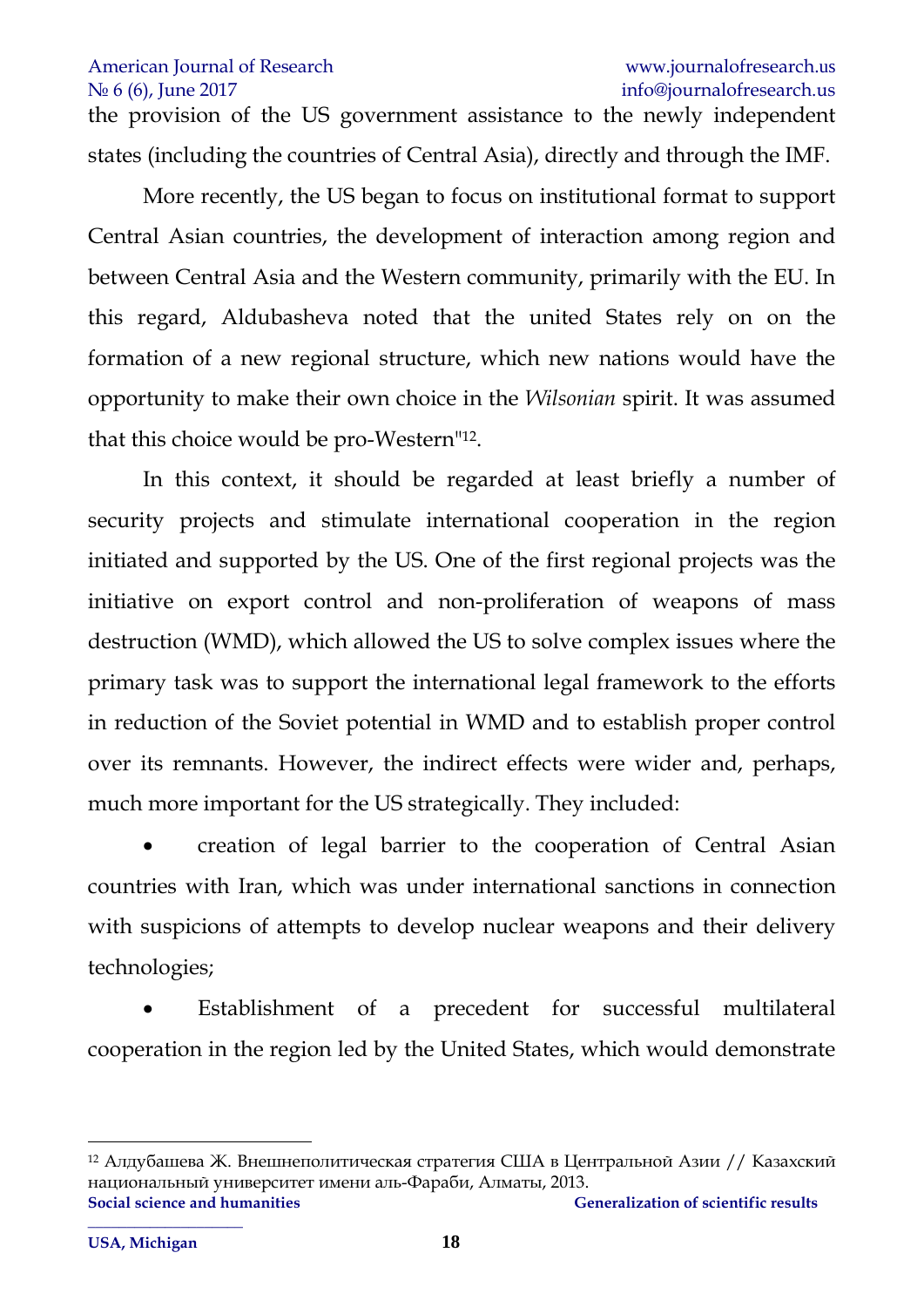the attractiveness of Washington as a potential partner in addressing other regional issues;

 Offered a platform for the development of dialogue and interaction with the military-political institutions of the Central Asian countries and the Caucasus on a broader spectrum of issues<sup>13</sup>.

The NATO Partnership for Peace (PfP) program can be regarded as another institutional mechanism that involved Central Asian states<sup>14</sup>, as well as other post-Soviet countries, including Russia, in dialogue and interaction on a wide range of security issues. PfP served simultaneously as an important mechanism for training personnel for military and political structures, providing technical assistance in the reform of the national armed forces.

Until 2005, experts and political circles in the West thought that Russia might and should participate in NATO mechanisms aimed at strengthening overall security in Eurasia. In this regard, McDermott pointed out that if NATO planners can identify a window of opportunity, capitalize on Russia's long experience of dealing with the region, and move forward in a cooperative framework, based on openness and involving Moscow in the process, and then there are grounds for optimism. Such an approach would reassure the Central Asian states, reduce regional tension, eschew great power competition and rivalry and bring opportunities for joint confidence building measures<sup>15</sup>. However, the leadership of the United States and the member countries of NATO prevailed a different point of view, the essence of

<sup>&</sup>lt;sup>13</sup> Thus, in the framework of the export control and non-proliferation initiative, WMDs sponsored regular international export control forums. In 2002, the Sixth Forum was held in Tashkent with the participation of about 100 delegates from Central Asia, Transcaucasia, the United States and Europe.

<sup>&</sup>lt;sup>14</sup> With the exception of Turkmenistan whose foreign policy based on "positive neutrality", Turkmenistan does not accept participation in international organization besides UN and its agencies.

<sup>&</sup>lt;sup>15</sup> McDermott R. NATO Deepens its Partnership with Central Asia // CACI Analyst. November 17, 2004.

**\_\_\_\_\_\_\_\_\_\_\_\_\_\_\_\_\_\_\_\_**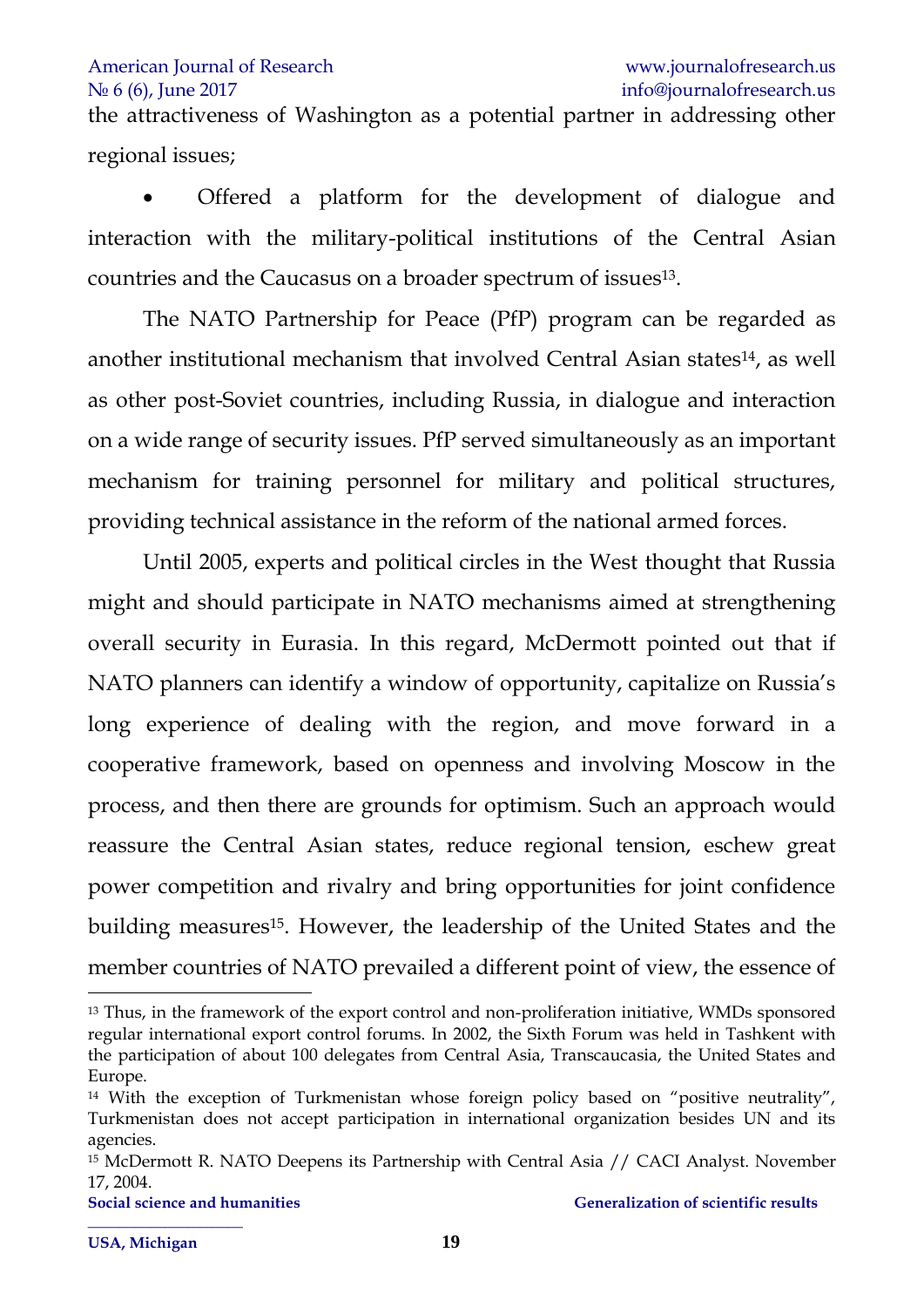## American Journal of Research **WAMER** www.[journalofresearch](http://www.journalofresearch.us/).us

which was the need to more actively oppose Russia. The intensification of Moscow in the post-Soviet space, which began in 1999-2000, only strengthened the position of hardliners in relations with Russia<sup>16</sup>.

The US with the support of the governments of developed European countries and large Western transnational corporations and through initiatives and projects on development of the energy resources of the Caspian Sea, as well as many scientific and expert conferences and forums set the agenda for geo-economic and geopolitical development of Central Asian countries.

Despite all the ambitiousness and lack of economic feasibility, the Caspian pipeline projects, especially those connected with the laying of pipelines along the Caspian seabed to connect the Central Asian countries to the Baku-Tbilisi-Ceyhan branch, played a very important role in the development of "geopolitical pluralism" in the region. Discussions, disputes and even open confrontation allowed all the participants in this process (including, Russia) to reveal that Russia is a kind of non-alternative partner both for the West and for the countries of the Caucasus and Central Asia.

In connection with the Caspian, projects and efforts under the PfP of NATO should also be considered an initiative called GUAM (GUUAM)<sup>17</sup> .

1

<sup>16</sup> Many associate this with the arrival of Putin, Vladimir Putin, as prime minister and then Russian president

**Social science and humanities and incrementally consider the Generalization of scientific results** <sup>17</sup> The full name is the Organization for Democracy and Economic Development. The cooperation of Georgia, Ukraine, Azerbaijan and Moldova within the framework of GUAM was initiated at the meeting of the presidents of these countries on October 10, 1997 in Strasbourg during the summit of the Council of Europe. At the same time, an official communique was issued on the recognition of the GUAM alliance with the status of an "advisory forum". In April 1999, Uzbekistan joined the forum. This event was announced during the anniversary NATO summit in Washington, during which the heads of state already GUUAM adopted the Washington Declaration, which proclaimed the goal of integration into European and Euro-Atlantic structures. In September 2000, during the Millennium Summit, the UN also adopted a memorandum that defined the goals of the creation and activities of GUAM. July 6-7, 2001 in Yalta the GUUAM summit was held, at which the heads of the participating states signed the Charter. As a result, the consultative forum received the status of an international regional organization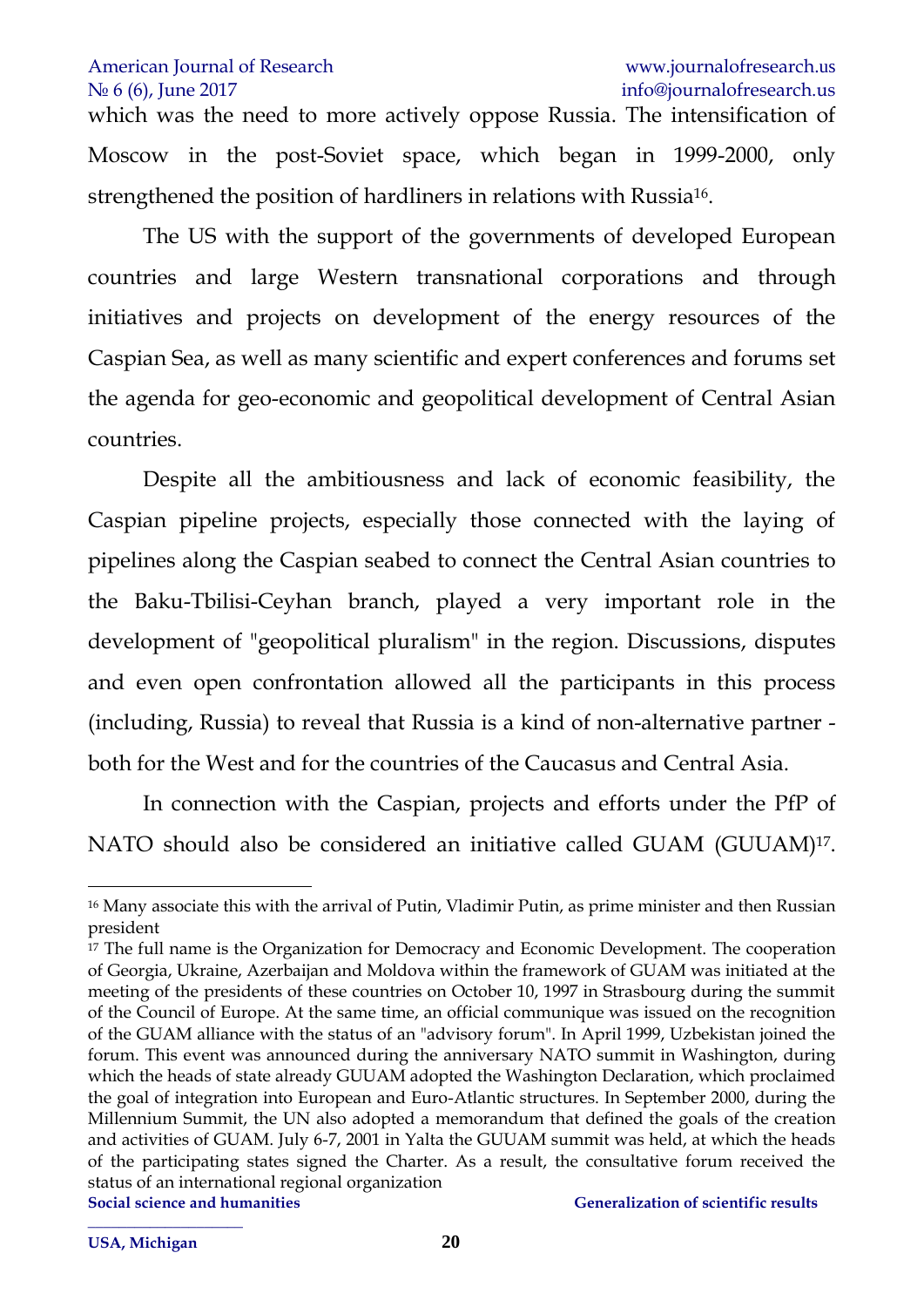Formally, the US and the EU is not directly involved in this organization, but especially at the first stages, supported its work in every possible way and actively influenced the formation and setting up an agenda<sup>18</sup>. As demonstrated recently, the organization proved to be unsustainable. In 2002 Uzbekistan announced it's withdrawal from this organization. Officially, Uzbekistan left the organization in 2005 due to a significant change in its initially stated goals and objectives. Although the name of the organization spoke of its role as an institution designed to promote the deepening of democratic and economic reforms, to promote the economic development of member countries, in fact, the activities of the GUAM began to acquire an increasingly bloc character with a clearly anti-Russian orientation.

Another important feature inherent in the US policy in Central Asia is that the White House began to observe electoral cycles and a change of administrations (republican and democratic), as well as personalities responsible for the US foreign policy, including for relations with post-Soviet countries. Such tensions and shifts did not fundamentally affect the strategic attitudes of the United States in the world, particularly in Eurasia, but largely determined how the dialogue and interaction between Washington and Moscow developed. In addition, any US administration should take measures taking into consideration the Congress, large business and lobby groups.

An important tool of the US policy, including political and economic pressure, were various non-governmental organizations (NGOs), the significant part of them promote human rights. Such organizations were not necessarily directly linked to the US administration, but their reports and opinions on the situation in the countries of Central Asia (as well as

1

Social science and humanities Generalization of scientific results <sup>18</sup> This was especially evident after the "color revolutions" in Ukraine and Georgia, when pro-American / pro-Western opposition forces came to power in these countries.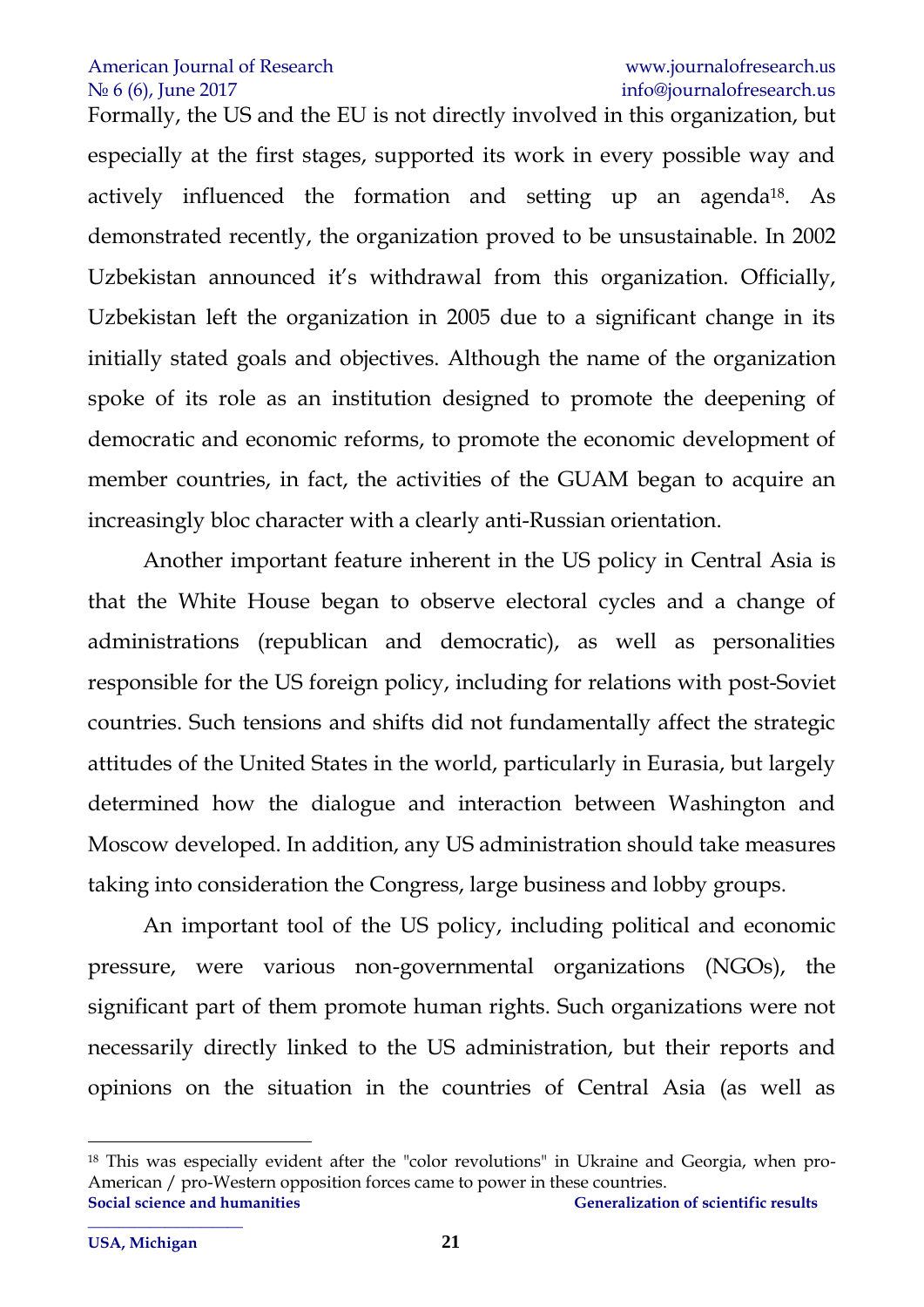throughout the CIS) were actively used by the US State Department in a dialogue with the governments of the Central Asian countries. This was especially characteristic of the period of the Clinton administration, within the framework of the "global involvement" strategy, used human rights issues to promote democratic (and not only) reforms in the post-Soviet countries.

Many researchers and analysts state that the intensity of criticism by non-governmental organizations against individual nations has often been inversely related to the level of relations between Washington and the government of this country. This dependence was of twofold; on the one hand, Washington was inclined to muffle criticism if it was necessary to maintain close relations with a particular country on strategic discretion, on the other hand, the governments often made some concessions in favor of relations with the United States.

**Social science and humanities Generalization of scientific results** For instance, in the first half of the 1990s the US authorities expressed concern about the policy of Uzbekistan's leadership, often speaking with accusations of violations of human rights, especially political rights of the opposition. In turn, the leadership of Uzbekistan accused Americans violating their sovereignty and interfering in internal affairs. In particular, the first President of Uzbekistan Karimov criticized the US Embassy in Tashkent for contacts with the political opposition and tendentious assessments of domestic political processes in the country in August 1992. In the second half of the 1990s convergence of views of Uzbekistan and the United States on a number of regional and international issues, Washington's criticism of Tashkent on issues of human rights and other topics traditionally raised by various NGOs declined markedly. This was especially noticeable against the backdrop of the deployment of an anti-terrorist campaign in Afghanistan,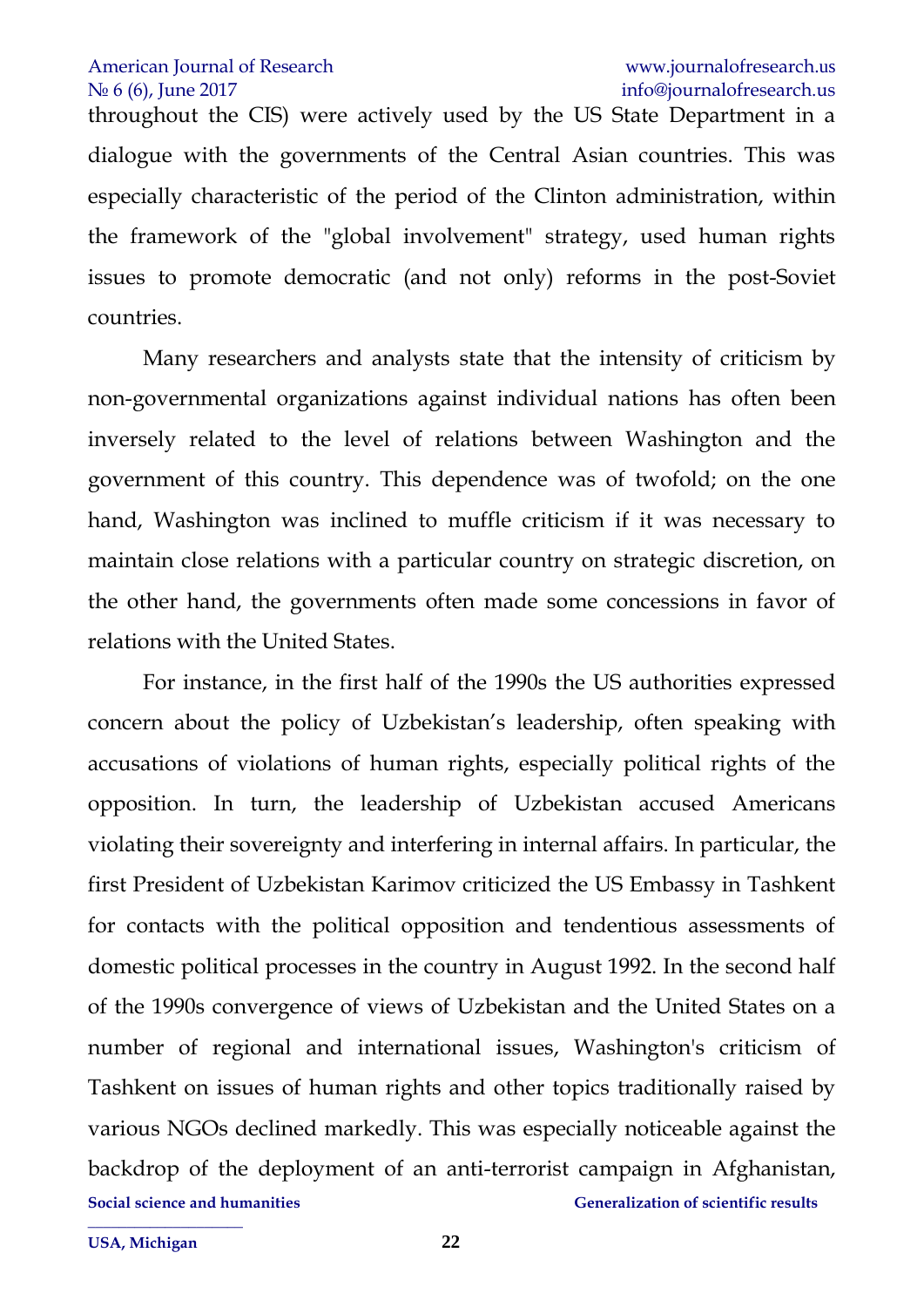when Uzbekistan became an important partner in organizing logistics for the troops of the international coalition and provided access to a military airfield in Khanabad.

However, the US had ceased assistance to the government of Uzbekistan within the framework of Freedom Support Act unless the Secretary of State determines and reports that Uzbekistan is making substantial progress in meeting its Strategic Partnership Declaration commitments to democratize and respect human rights. Such reports the State Department has traditionally built on the basis of information from NGOs, international and local<sup>19</sup>. This shift of the Washington's policy toward Tashkent was aimed to accelerate political reforms in Uzbekistan and took the course that would suit the interests of US.

It can be argued that since the early 1990s' the US political-diplomatic efforts in the region introduced twofold objectives – reducing, and ideally eliminating Russia's influence in the region as well as simultaneously creating an environment with the exception of Russian Federation or other power unfriendly to the US that would support American interests in the region.

The engagement towards these twofold objectives required from the US an active presence in the region in a direct form (in the form of political and diplomatic contacts, American humanitarian programs and grants, etc.) or indirectly through allies and international organizations loyal to the interests of the West. Consequently, the US to some extent participated and sought to influence the processes in the foreign and domestic political, economic, social, humanitarian and other spheres of life of the countries of Central Asia.

1

**Social science and humanities Generalization of scientific results** <sup>19</sup> Hsiang-tao Hsu. Challenges to the U.S.'s Strategic Interests in Central Asia. <http://www2.tku.edu.tw/~ti/Journal/9-2/924.pdf>